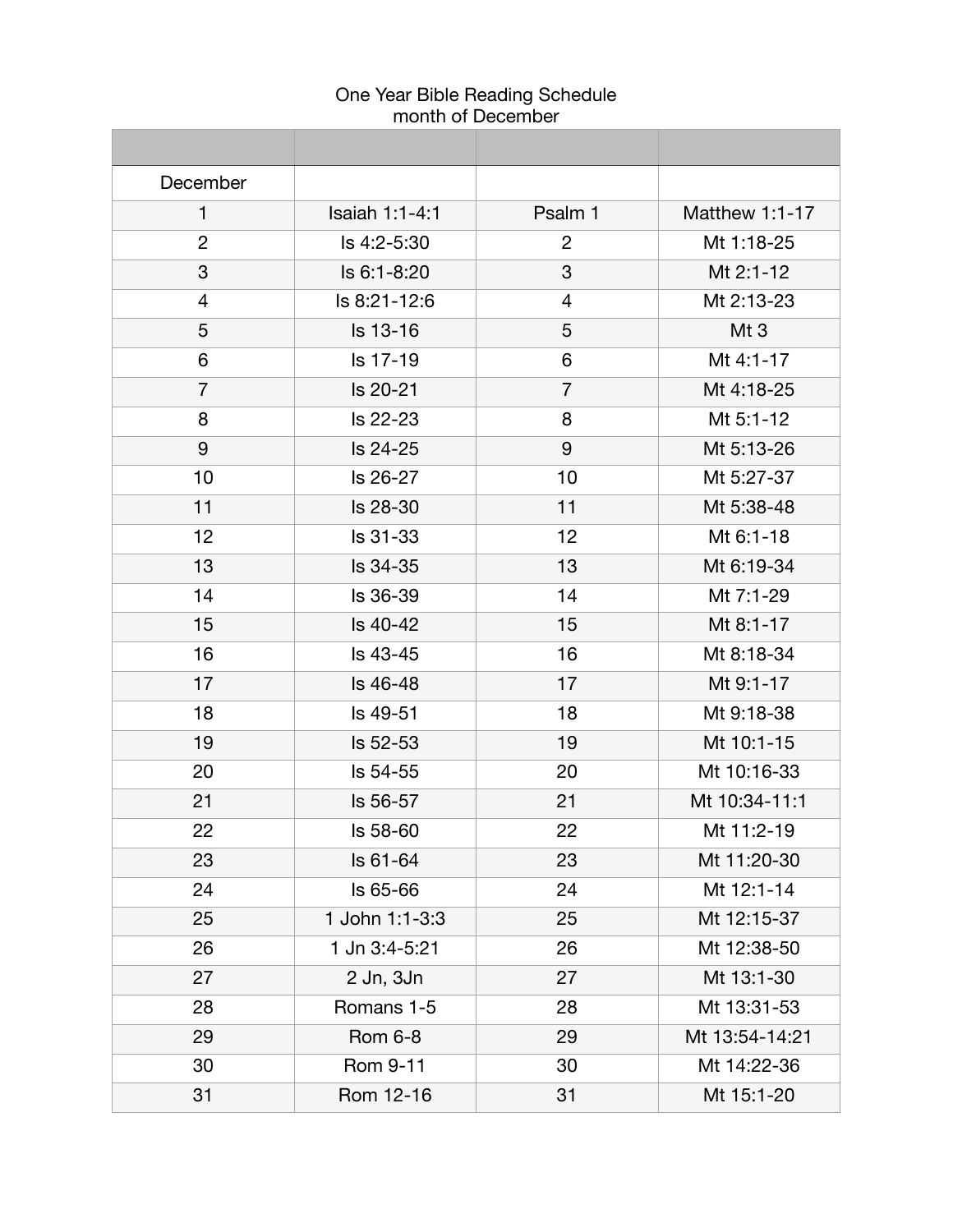| January        |                   |          |             |
|----------------|-------------------|----------|-------------|
| 1              | 1 Corinthians 1-4 | Psalm 32 | Mt 15:21-39 |
| $\overline{2}$ | 1 Cor 5:1-11:1    | 33       | Mt 16:1-12  |
| 3              | 1 Cor 11:2-16:24  | 34       | Mt 16:13-28 |
| 4              | 2 Cor 1:1-7:1     | 35       | Mt 17:1-13  |
| 5              | 2 Cor 7:2-13:13   | 36       | Mt 17:14-27 |
| 6              | Galatians         | 37       | Mt 18:1-20  |
| $\overline{7}$ | Ephesians         | 38       | Mt 18:21-35 |
| 8              | Philippians       | 39       | Mt 19:1-15  |
| 9              | Colossians        | 40       | Mt 19:16-30 |
| 10             | 1+2 Thessalonians | 41       | Mt 20:1-16  |
| 11             | 1 Timothy         | 42       | Mt 20:17-34 |
| 12             | 2 Timothy         | 43       | Mt 21:1-17  |
| 13             | Titus, Philemon   | 44       | Mt 21:18-32 |
| 14             | Hebrews 1-2       | 45       | Mt 21:33-46 |
| 15             | Heb. 3:1-5:10     | 46       | Mt 22:1-14  |
| 16             | Heb 5:11-7:28     | 47       | Mt 22:15-33 |
| 17             | Heb 8-10          | 48       | Mt 22:34-46 |
| 18             | Heb 11-13         | 49       | Mt 23:1-39  |
| 19             | James, Jude       | 50       | Mt 24:1-28  |
| 20             | Genesis 1-3       | 51       | Mt 24:29-51 |
| 21             | Gn 4-8            | 52       | Mt 25:1-30  |
| 22             | Gn 9:1-11:26      | 53       | Mt 25-31-46 |
| 23             | Gn 11:27-16:16    | 54       | Mt 26:1-25  |
| 24             | Gn 17-22          | 55       | Mt 26:26-56 |
| 25             | Gn 23:1-25:18     | 56       | Mt 26:57-75 |
| 26             | Gn 25:19-30:43    | 57       | Mt 27:1-26  |
| 27             | Gn 31-36          | 58       | Mt 27:27-66 |
| 28             | Gn 37-41          | 59       | Mt 28       |
| 29             | Gn 42-45          | 60       | Mk 1:1-13   |
| 30             | Gn 46-50          | 61       | Mk 1:14-31  |
| 31             | Exodus 1:1-6:13   | 62       | Mk 1:32-45  |

# One Year Bible Reading Schedule month of January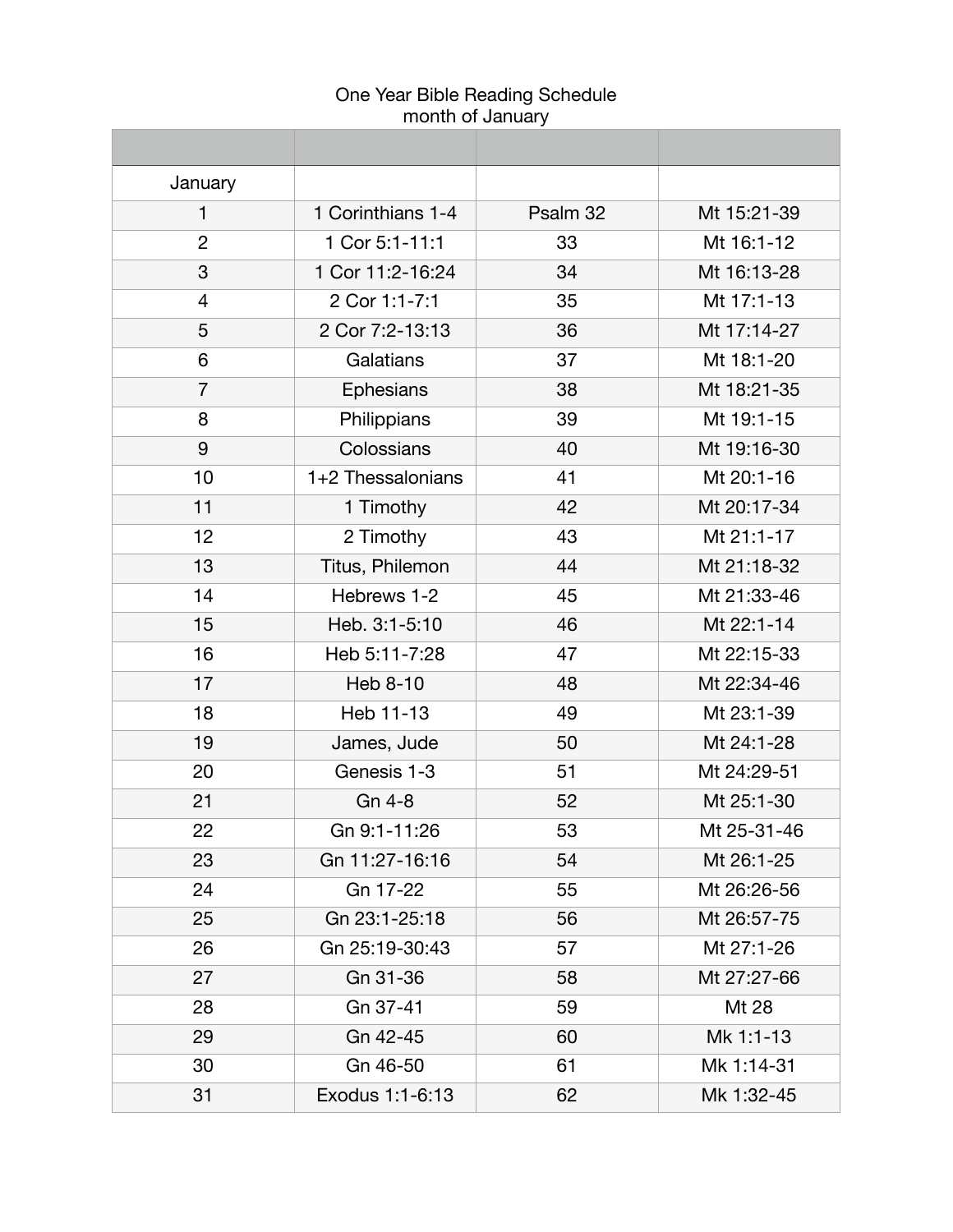| February       |                |          |              |
|----------------|----------------|----------|--------------|
| $\mathbf{1}$   | Ex 6:14-12:36  | Psalm 63 | Mk 2:1-17    |
| $\overline{2}$ | Ex 12:37-18:27 | 64       | Mk 2:18-28   |
| 3              | Ex 19-24       | 65       | Mk 3:1-19    |
| 4              | Ex 25-29       | 66       | Mk 3:20-35   |
| 5              | Ex 30-34       | 67       | Mk 4:1-25    |
| 6              | Ex 35-40       | 68       | Mk 4: 26-41  |
| $\overline{7}$ | Leviticus 1-5  | 69       | Mk 5:1-20    |
| 8              | Lv $6-10$      | 70       | Mk 5: 21-43  |
| 9              | Lv 11-13       | 71       | Mk 6:1-29    |
| 10             | Lv 14-16       | 72       | Mk 6:30-56   |
| 11             | Lv 17-20       | 73       | Mk 7:1-23    |
| 12             | Lv 21-24       | 74       | Mk 7:24-37   |
| 13             | Lv 25-27       | 75       | Mk 8:1-26    |
| 14             | Numbers 1-5    | 76       | Mk 8: 27-38  |
| 15             | Nm 6:1-10:10   | 77       | Mk 9:1-32    |
| 16             | Nm 10:11-14:45 | 78       | Mk 9:33-50   |
| 17             | Nm 15-18       | 79       | Mk 10:1-31   |
| 18             | Nm 19:1-22:1   | 80       | Mk 10:32-53  |
| 19             | Nm 22:2-25:18  | 81       | Mk 11:1-14   |
| 20             | Nm 26-30       | 82       | Mk 11: 15-33 |
| 21             | Nm 31-36       | 83       | Mk 12:1-27   |
| 22             | Deut. 1:1-4:43 | 84       | Mk 12:28-44  |
| 23             | Dt 4:44-11:32  | 85       | Mk 13:1-23   |
| 24             | Dt 12-17       | 86       | Mk 13:24-37  |
| 25             | Dt 18-23       | 87       | Mk 14:1-21   |
| 26             | Dt 24-26       | 88       | Mk 14:22-52  |
| 27             | Dt 27:1-31:29  | 89       | Mk 14:53-72  |
| 28             | Dt 31:31-34:12 | 90       | Mk 15:1-15   |

# One Year Bible Reading Schedule month of February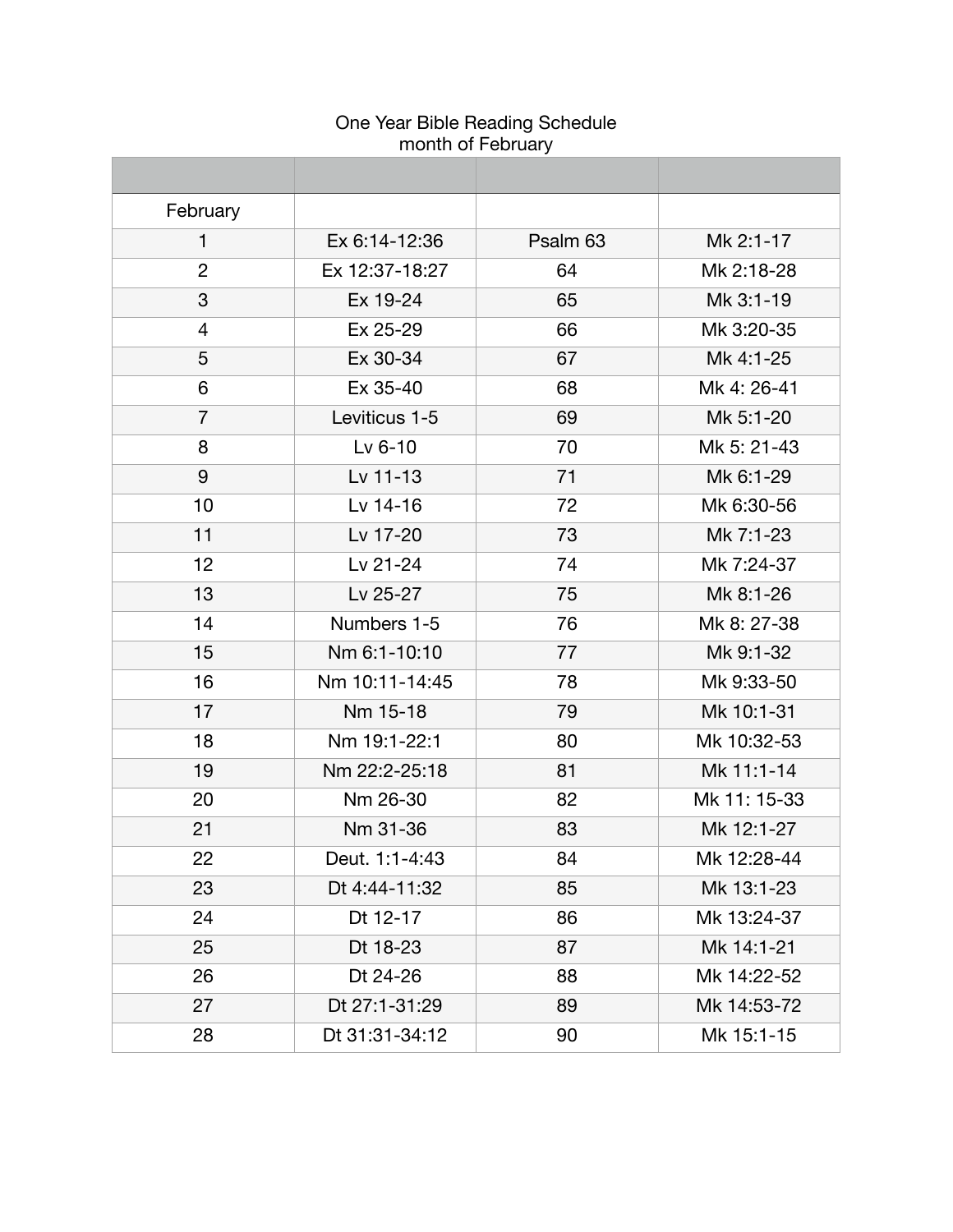| March          |                   |            |              |
|----------------|-------------------|------------|--------------|
| $\mathbf{1}$   | Jeremiah 1-4      | Psalm 91   | Mk 15:16-47  |
| $\overline{2}$ | Jer 5-8           | 92         | Mk 16        |
| 3              | Jer 9-12          | 93         | Luke 1:1-38  |
| 4              | Jer 13-16         | 94         | Lk 1:39-80   |
| 5              | Jer 17-20         | 95         | Lk 2:1-21    |
| 6              | Jer 21-24         | 96         | Lk 2:22-52   |
| $\overline{7}$ | Jer 25:1-29:23    | 97         | Lk 3:1-22    |
| 8              | Jer 29:24-33:26   | 98         | Lk 3:23-38   |
| 9              | Jer 34-37         | 99         | Lk 4:1-13    |
| 10             | Jer 38-45         | 100        | Lk 4:14-44   |
| 11             | Jer 46-49         | 101        | Lk 5:1-26    |
| 12             | Jer 50-52         | 102        | Lk 5:27-39   |
| 13             | Lamentations      | 103        | Lk 6:1-26    |
| 14             | <b>Baruch</b>     | 104        | Lk 6:27-49   |
| 15             | Ezekiel 1-6       | 105        | Lk 7:1-28    |
| 16             | Ez 7-12           | 106        | Lk 7:29-50   |
| 17             | Ez 13-17          | 107        | Lk 8:1-25    |
| 18             | Ez 18-21          | 108        | Lk 8: 26-56  |
| 19             | Ez 22-24          | 109        | Lk 9:1-27    |
| 20             | Ez 25:1-29:16     | 110        | Lk 9:28-50   |
| 21             | Ez 29:17-32:32    | 111        | Lk 9: 51-62  |
| 22             | Ez 33-37          | 112        | Lk 10:1-24   |
| 23             | Ez 38-42          | 113        | Lk 10:25-42  |
| 24             | Ez 43-45          | 114        | Lk 11:1-28   |
| 25             | Ez 46-48          | 115        | Lk 11: 29-54 |
| 26             | Hosea 1-4         | 116        | Lk 12:1-34   |
| 27             | Hos 5:1-9:9       | 117        | Lk 12:35-59  |
| 28             | Hos 9:10-14:10    | 118        | Lk 13:1-17   |
| 29             | Joel              | 119:1-88   | Lk 13:18-35  |
| 30             | Amos 1:1-5:6, 8-9 | 119:89-176 | Lk 14:1-35   |
| 31             | Amos 5:7, 10-9:15 | 120        | Lk 15:1-10   |

#### One Year Bible Reading Schedule month of March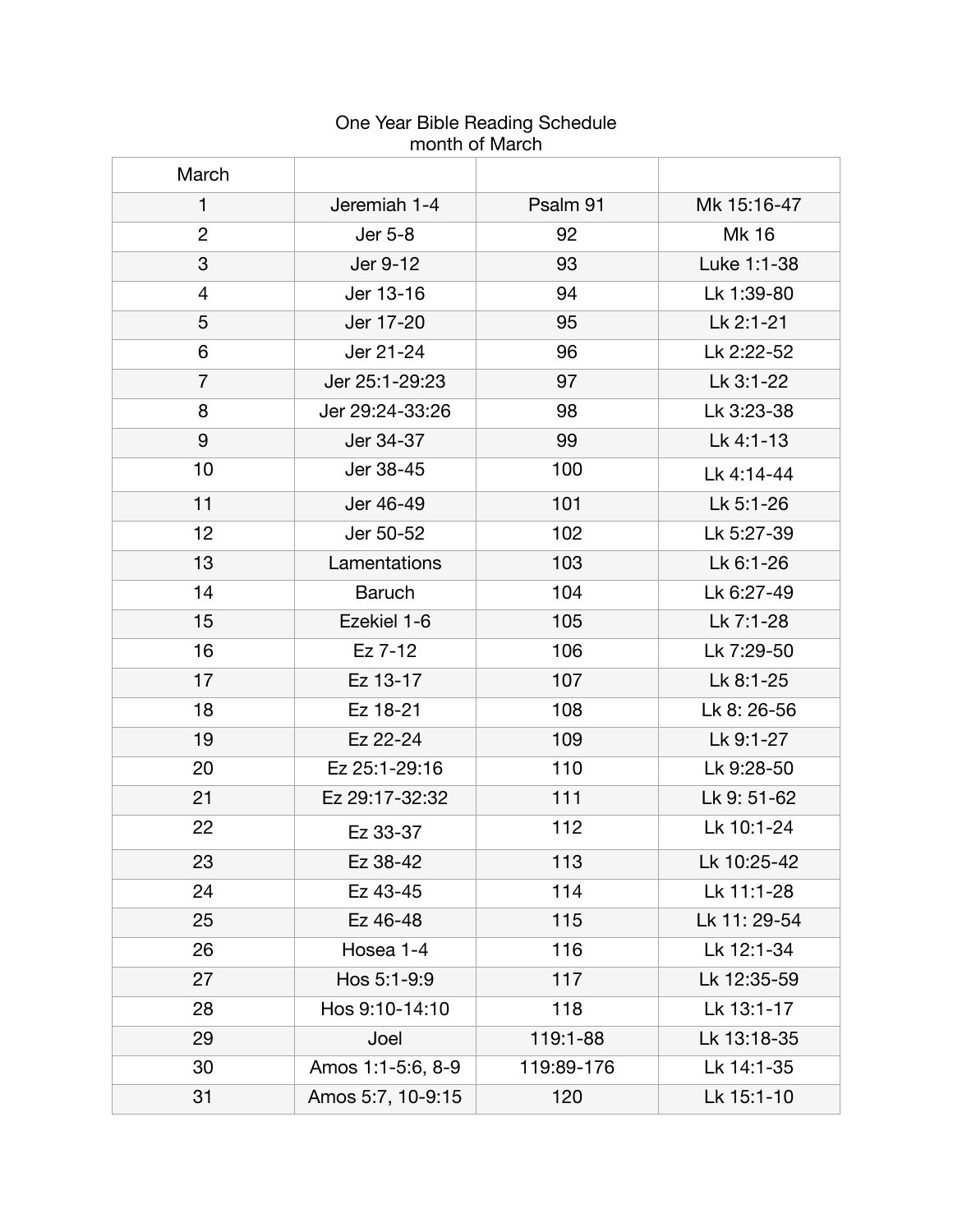| April          |                   |           |              |
|----------------|-------------------|-----------|--------------|
| $\mathbf{1}$   | Obadiah, Jonah    | Psalm 121 | Lk 15:11-32  |
| $\overline{2}$ | Micah 1-3         | 122       | Lk 16:1-15   |
| 3              | Micah 4-7         | 123       | Lk 16:16-31  |
| 4              | Nahum, Habakkuk   | 124       | Lk 17:1-19   |
| 5              | Zephaniah, Haggai | 125       | Lk 17: 20-37 |
| 6              | Zechariah. 1-5    | 126       | Lk 18: 1-14  |
| $\overline{7}$ | Zech 6:1-11:3     | 127       | Lk 18:15-43  |
| 8              | Zech. 11:4-14:21  | 128       | Lk 19:1-27   |
| 9              | Malachi           | 129       | Lk 19:28-48  |
| 10             | $Job 1-2$         | 130       | Lk 20:1-19   |
| 11             | Jb.3              | 131       | Lk 20:20-47  |
| 12             | Jb. 4-5           | 132       | Lk 21: 1-19  |
| 13             | Jb. 6-7           | 133       | Lk 21:20-38  |
| 14             | Jb8               | 134       | Lk 22:1-38   |
| 15             | Jb 9-10           | 135       | Lk 22:39-71  |
| 16             | Jb. 11            | 136       | Lk 23:1-31   |
| 17             | Jb.12-14          | 137       | Lk 23:32-56  |
| 18             | Jb. 15            | 138       | Lk 24:1-35   |
| 19             | Jb. 16-17         | 139       | Lk 24:36-53  |
| 20             | Jb. 18            | 140       | John 1:1-18  |
| 21             | Jb. 19            | 141       | Jn 1:19-51   |
| 22             | Jb. 20            | 142       | Jn 2:1-12    |
| 23             | Jb. 21            | 143       | Jn 2:13-25   |
| 24             | Jb. 22            | 144       | Jn 3:1-21    |
| 25             | Jb. 23-24         | 145       | Jn 3:22-35   |
| 26             | Jb. 25-27         | 146       | Jn 4:1-42    |
| 27             | Jb. 28            | 147       | Jn 4:43-54   |
| 28             | Jb. 29-31         | 148       | Jn 5:1-30    |
| 29             | Jb. 32-33         | 149       | Jn 5:31-47   |
| 30             | Jb. 34            | 150       | Jn 6:1-24    |
|                |                   |           |              |

## One Year Bible Reading Schedule month of April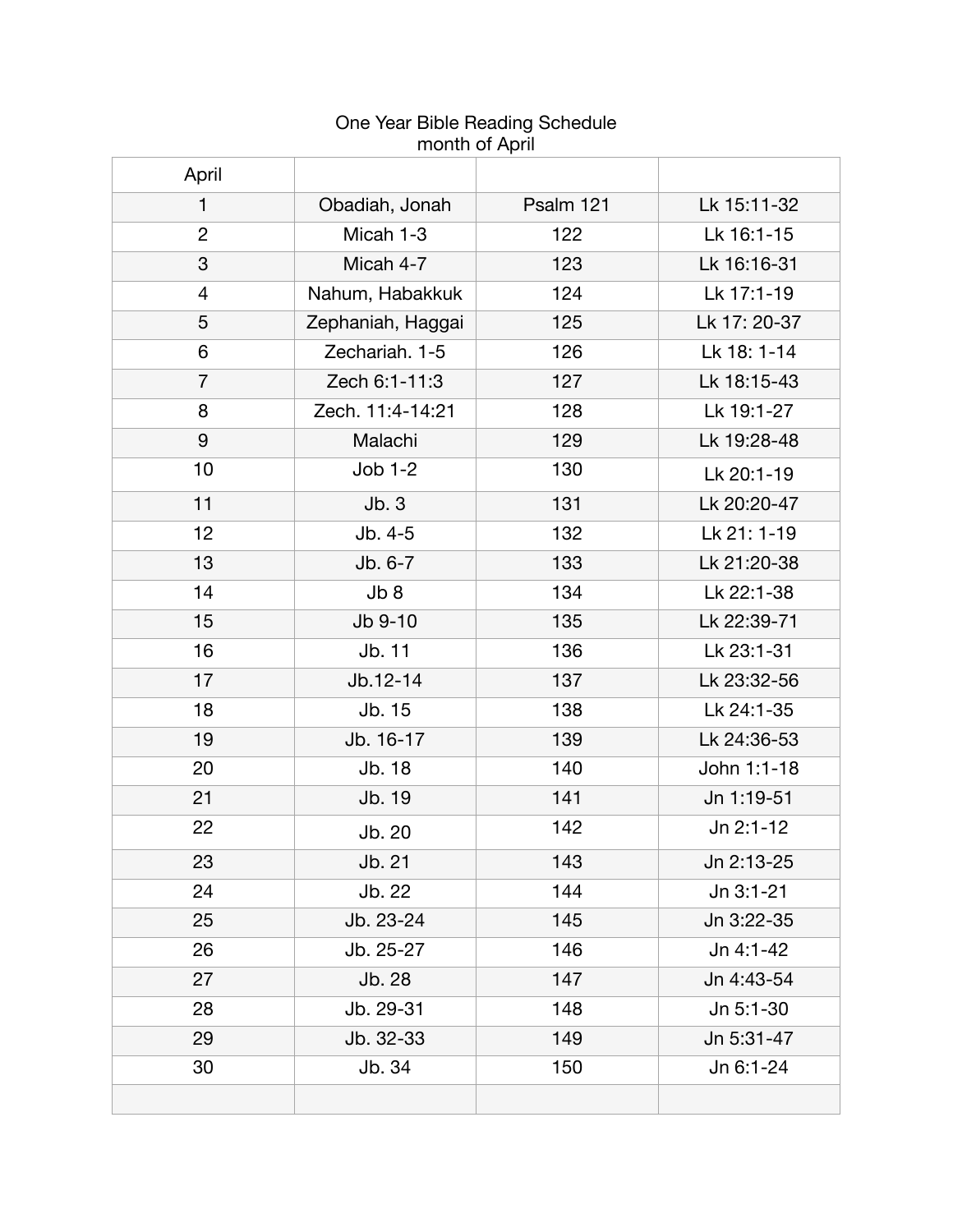| 11101101101110101 |                     |                |                 |
|-------------------|---------------------|----------------|-----------------|
| May               |                     |                |                 |
| 1                 | Jb 35               | Proverbs 1:1-7 | Jn 6:25-59      |
| $\overline{2}$    | Jb 36-37            | $1:8-19$       | Jn 6:60-71      |
| 3                 | Jb 38-39            | $1:20-33$      | Jn 7:1-13       |
| 4                 | Jb 40-42            | $\overline{2}$ | Jn 7:14-36      |
| 5                 | Ecclesiastes 1:1-11 | $3:1 - 12$     | Jn 7:37-52      |
| 6                 | Eccl 1:12-3:22      | $3:13-24$      | Jn 7:53-8:11    |
| $\overline{7}$    | <b>Eccl 4-5</b>     | $3:25-34$      | Jn 8:12-30      |
| 8                 | Eccl 6:1-9          | $4:1 - 9$      | Jn 8:31-59      |
| 9                 | Eccl 6:10-7:29      | $4:10-27$      | Jn <sub>9</sub> |
| 10                | Eccl 8              | 5              | Jn 10:1-21      |
| 11                | Eccl 9:1-10:15      | $6:1 - 19$     | Jn 10:22-42     |
| 12                | Eccl 10:16-12:14    | $6:20-35$      | Jn 11:1-54      |
| 13                | Song of Songs 1-2   | $\overline{7}$ | Jn 11:55-12:36  |
| 14                | Sgs 3               | 8              | Jn 12:37-50     |
| 15                | Sgs 4-5             | 9              | Jn 13:1-17      |
| 16                | Sgs 6               | $10:1 - 3$     | Jn 13:18-38     |
| 17                | Sgs 7:1-8:4         | $10:4-6$       | Jn 14           |
| 18                | Sgs 8:5-14          | $10:7-9$       | Jn 15:1-10      |
| 19                | Acts 1-2            | 10:10-12       | Jn 15:11-17     |
| 20                | Acts 3-5            | 10:13-16       | Jn 15:18-16:4a  |
| 21                | Acts 6:1-8:3        | 10:17-21       | Jn 16:4b-15     |
| 22                | Acts 8:4-9:43       | 10:22-24       | Jn 16:16-33     |
| 23                | Acts 10:1-12:24     | 10:25-28       | Jn 17           |
| 24                | Acts 12:25-15:35    | 10:29-32       | Jn 18:1-27      |
| 25                | Acts 15:36-17:34    | $11:1-3$       | Jn 18:28-40     |
| 26                | Acts 18-19          | $11:4-6$       | Jn 19:1-30      |
| 27                | Acts 20:1-21:14     | $11:7-9$       | Jn 19:31-42     |
| 28                | Acts 21:15-22:30    | 11:10-12       | Jn 20:1-18      |
| 29                | Acts 23-24          | 11:13-15       | Jn 20:19-31     |
| 30                | Acts 25-26          | 11:16-18       | Jn 21:1-14      |
| 31                | <b>Acts 27-28</b>   | 11:19-21       | Jn 21:15-25     |

# One Year Bible Reading Schedule month of May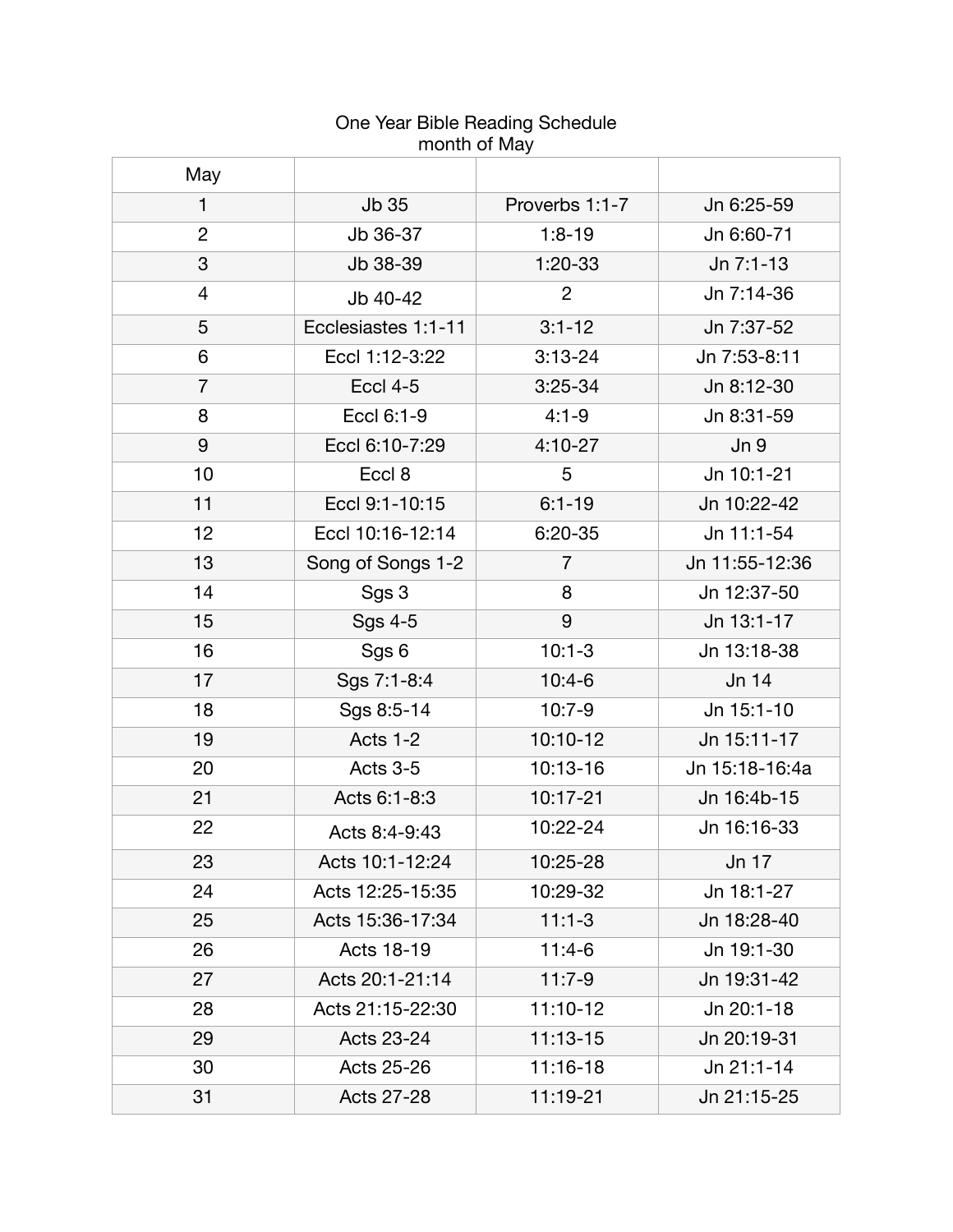| June           |                     | Proverbs     |                |  |
|----------------|---------------------|--------------|----------------|--|
| 1              | Wisdom 1-2          | 11:22-24     | Matthew 1:1-17 |  |
| $\overline{2}$ | <b>Wis 3-5</b>      | 11:25-27     | Mt 1:18-25     |  |
| 3              | <b>Wis 6-8</b>      | 11:28-31     | Mt 2:1-12      |  |
| 4              | Wis 9:1-11:1        | $12:1 - 4$   | Mt 2:13-23     |  |
| 5              | Wis 11:2-12:27      | $12:5 - 10$  | Mt3            |  |
| 6              | Wis 13-15           | 12:11-13     | Mt 4:1-17      |  |
| $\overline{7}$ | Wis 16-19           | 12:14-16     | Mt 4:18-25     |  |
| 8              | Sirach Forward, 1-2 | 12:17-19     | Mt 5:1-12      |  |
| 9              | Sir 3:1-6:4         | 12:20-22     | Mt 5:13-26     |  |
| 10             | Sir 6:5-8:19        | 12:23-26     | Mt 5:27-37     |  |
| 11             | Sir 9-12            | $13:1 - 3$   | Mt 5:38-48     |  |
| 12             | Sir 13-15           | $13:4-6$     | Mt 6:1-18      |  |
| 13             | Sir 16-17           | $13:7-10$    | Mt 6:19-34     |  |
| 14             | Sir 18-21           | $13:11 - 13$ | Mt 7:1-29      |  |
| 15             | Sir 22-24           | 13:14-16     | Mt 8:1-17      |  |
| 16             | Sir 25:1-27:21      | 13:17-19     | Mt 8:18-34     |  |
| 17             | Sir 27:22-29:28     | 13:20-22     | Mt 9:1-17      |  |
| 18             | Sir 30:1-32:13      | 13:23-25     | Mt 9:18-38     |  |
| 19             | Sir 32:14-35:24     | $14:1 - 3$   | Mt 10:1-15     |  |
| 20             | Sir 36-35           | $14:4-6$     | Mt 10:16-33    |  |
| 21             | Sir 38-39           | $14:7-9$     | Mt 10:34-11:1  |  |
| 22             | Sir 40:1-42:8       | 14:10-12     | Mt 11:2-19     |  |
| 23             | Sir 42:9-43:35      | 14:13-16     | Mt 11:20-30    |  |
| 24             | Sir 44-45           | 14:17-19     | Mt 12:1-14     |  |
| 25             | Sir 46-1:47:24      | 14:20-22     | Mt 12:15-37    |  |
| 26             | Sir 47:25-50:24     | 14:23-26     | Mt 12:38-50    |  |
| 27             | Sir 50:25-51;24     | 14:27-29     | Mt 13:1-30     |  |
| 28             | 1 Peter 1-2         | 14:30-32     | Mt 13:31-53    |  |
| 29             | 1 Pt 3-5            | 14:33-35     | Mt 13:54-14:21 |  |
| 30             | 2 Pt                | $15:1 - 3$   | Mt 14:22-36    |  |
|                |                     |              |                |  |

# One Year Bible Reading Schedule month of June